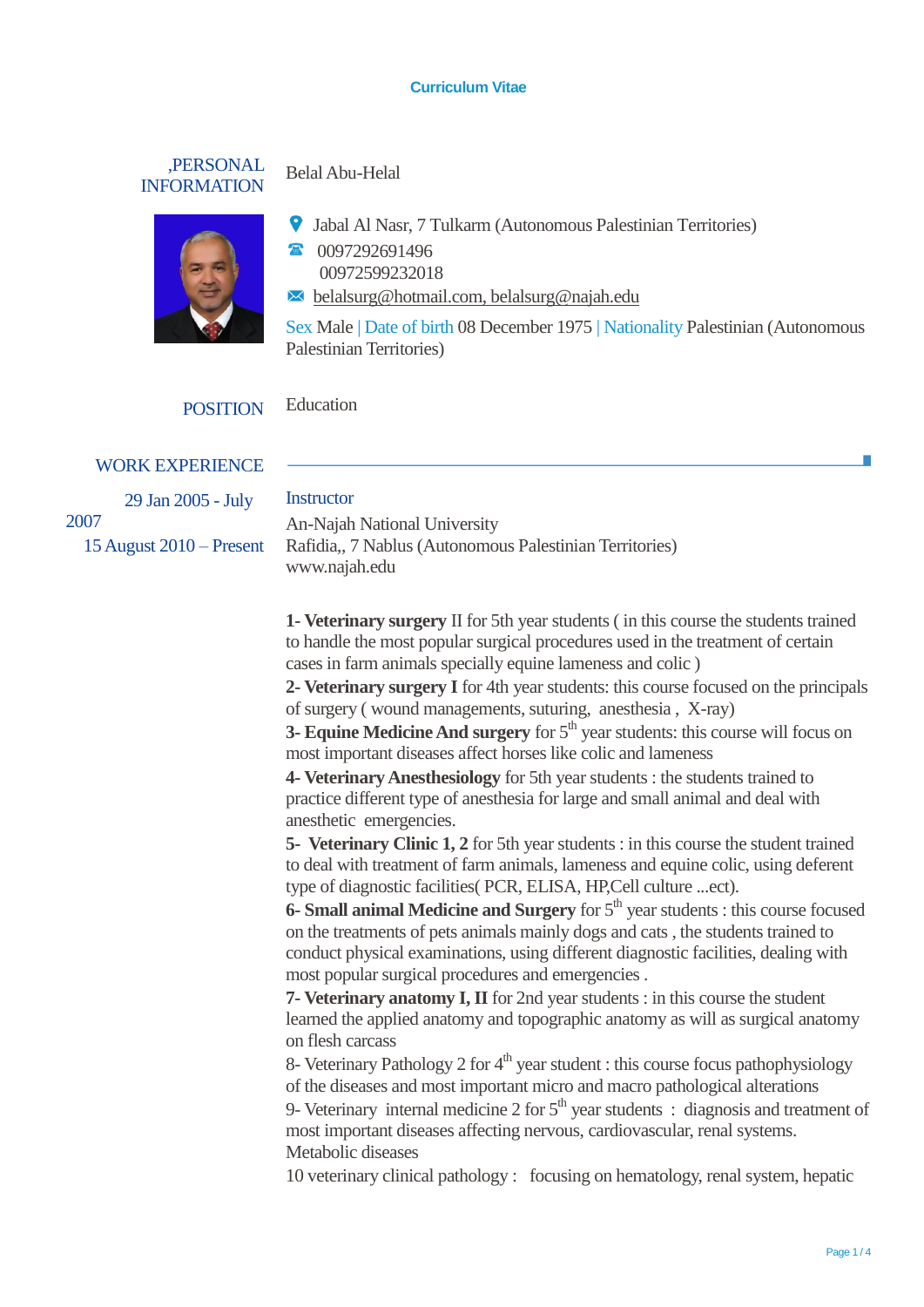function test , digestive system **11- Director of animal welfare** committee : manage and discuss all conditions related to animal welfare in Palestine . **12- National Head Veterinarian for Palestinian equestrian Union ( PEU)** : Monitoring the national equine anti-doping and controlled medication control programs(EADCMP), including but not limited to increasing harmonisation between the international EADCMP and the country's national program. **13- Director of An Najah National University and PEU Project :** This focus on the developing the veterinary services for equine to reach the international sanders by spreading the veterinary service thought out the country , training veterinary students, and workshop for horse owner and keeper on animal welfare . 14- chairman of Nurshams camp electricity committee NCEC: Volunteer Business or sector Veterinarian 05 April 2003- 29 Jan 2005 July 2007 – 10 August 2010 General Manager and Veterinary surgeon specialist Al Faseel Veterinary Material Co. LLC. And Al Faseel Pets Animal clinic, Sharjah (United Arab Emirates)

## **As General Manager**

International communications: managing agency contract , import and export strategies .Supervise subordinate employees. Analyze animal services problems and adopt effective courses of action; Prepare clear and concise verbal and written reports; Handles sensitive inquiries from and contacts with public officials; Identify immediate and long-term staffing needs and propose solutions; Plan and oversee staff training and development; Complete work plan goals in a timely manner; Manage the animal services clinic budget , Operate computer, facsimile, copier equipment

# **As Veterinary surgeon**

Handling, examining and treating pets animal, Carrying out tests such as x-rays, blood samples and ultrasound scans;immunizing animals against different types of disease.

performing surgery, including managing anaesthesia; working on out-of-hours emergency cases when on call; providing suitable paperwork for animals travelling abroad, as well as inserting identification microchips into animals;

Supervised equine farm : animal welfare program, prepare the horse for event , anti-doping medication program . vaccination program , blood chemistry analysis, treating emergency cases.

Maintaining up-to-date records; managing practice finances, promoting the surgery to potential clients and recruiting and managing vets and other relevant staff.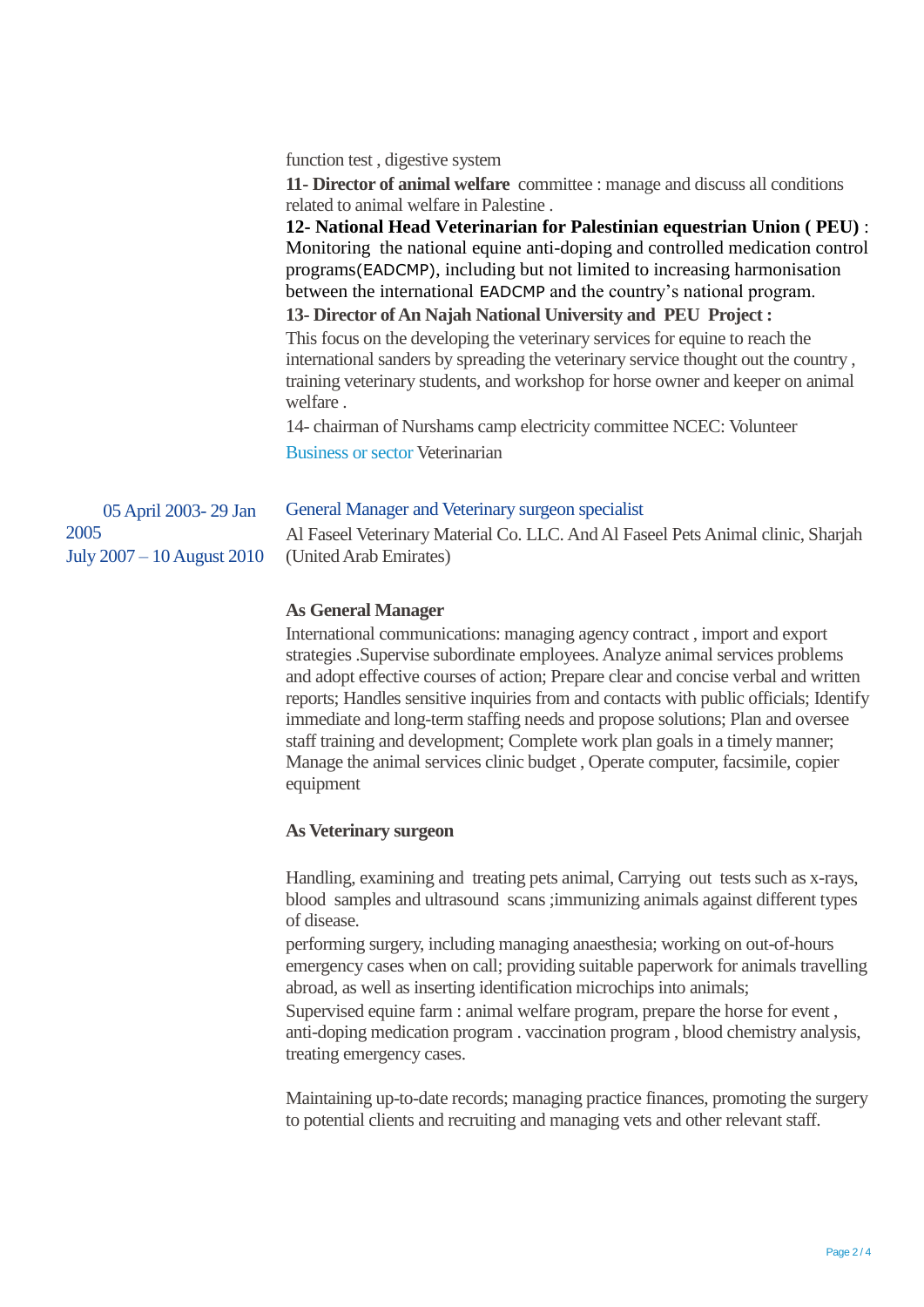### **Curriculum Vitae**

| <b>EDUCATION AND</b><br><b>TRAINING</b> |                                                                                                                                                                                                                                                                                                                                                                                                                                    |         |                              |                             |                |
|-----------------------------------------|------------------------------------------------------------------------------------------------------------------------------------------------------------------------------------------------------------------------------------------------------------------------------------------------------------------------------------------------------------------------------------------------------------------------------------|---------|------------------------------|-----------------------------|----------------|
| September 1994 - 21 July<br>1999        | Bachelor Of Veterinary Medicine And Surgery (BVMS)<br><b>ISCED6</b><br>Baghdad University (College Of Veterinary Medicine), Baghdad (Iraq)                                                                                                                                                                                                                                                                                         |         |                              |                             |                |
| September $2000 - 31$<br>December 2002  | Master In Veterinary Medicine and Surgery (MSc)<br><b>ISCED6</b><br>Baghdad University (College Of Veterinary Medicine), Baghdad (Iraq)                                                                                                                                                                                                                                                                                            |         |                              |                             |                |
| PERSONAL SKILLS                         |                                                                                                                                                                                                                                                                                                                                                                                                                                    |         |                              |                             |                |
| Mother tongue(s)                        | Arabic                                                                                                                                                                                                                                                                                                                                                                                                                             |         |                              |                             |                |
| Other language(s)                       | <b>UNDERSTANDING</b>                                                                                                                                                                                                                                                                                                                                                                                                               |         | <b>SPEAKING</b>              |                             | <b>WRITING</b> |
|                                         | Listening                                                                                                                                                                                                                                                                                                                                                                                                                          | Reading | <b>Spoken</b><br>interaction | <b>Spoken</b><br>production |                |
| English                                 | C <sub>1</sub><br>C <sub>1</sub><br>C1<br>C <sub>1</sub><br>Levels: A1/A2: Basic user - B1/B2: Independent user - C1/C2: Proficient user<br>S                                                                                                                                                                                                                                                                                      |         |                              |                             |                |
| <b>Communication skills</b>             | Team spirit;<br>- Good ability to adapt to multicultural environments, gained through my work<br>experience abroad;<br>-Good communication skills gained through my experience as manager and as<br>academic staff.                                                                                                                                                                                                                |         |                              |                             |                |
| Organisational / managerial<br>skills   | An experienced team leader with the ability to initiate/manage cross-functional<br>teams and multi-disciplinary projects, Critical thinking, decision-making and<br>problem solving skills. Planning and organizing. Excellence Personal<br>Communication skills. Project management skills: Influencing, leading,<br>negotiating and delegating abilities. Conflict resolution. Adaptability. Tolerant to<br>stressed situations. |         |                              |                             |                |
| Job-related skills                      | On call services : treating animal emergency in site specially horse during events<br>Surgical treatment of equine emergency (Rectovaginal fistula, Tendinitis, injuries,<br>and abdominal surgery).                                                                                                                                                                                                                               |         |                              |                             |                |
|                                         | Lectures for school students on animal welfare and most important zoonotic                                                                                                                                                                                                                                                                                                                                                         |         |                              |                             |                |